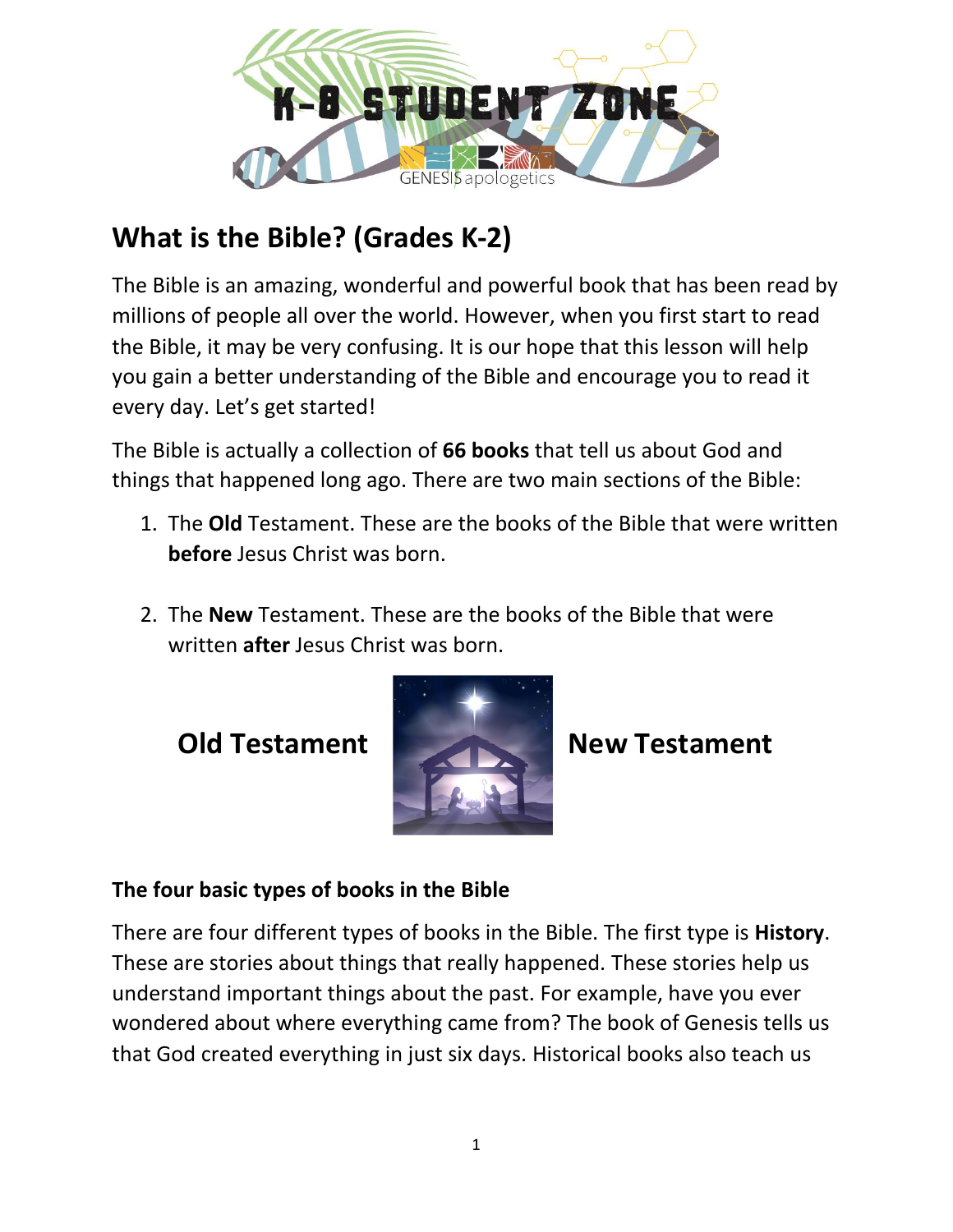things about God. For example, when a man named Daniel was thrown into a den of lions for praying, God protected him! (Daniel chapter 6)

**Activity:** color the picture of Daniel below.



Source:<https://www.coloringpages.net/pages/bible-38.html>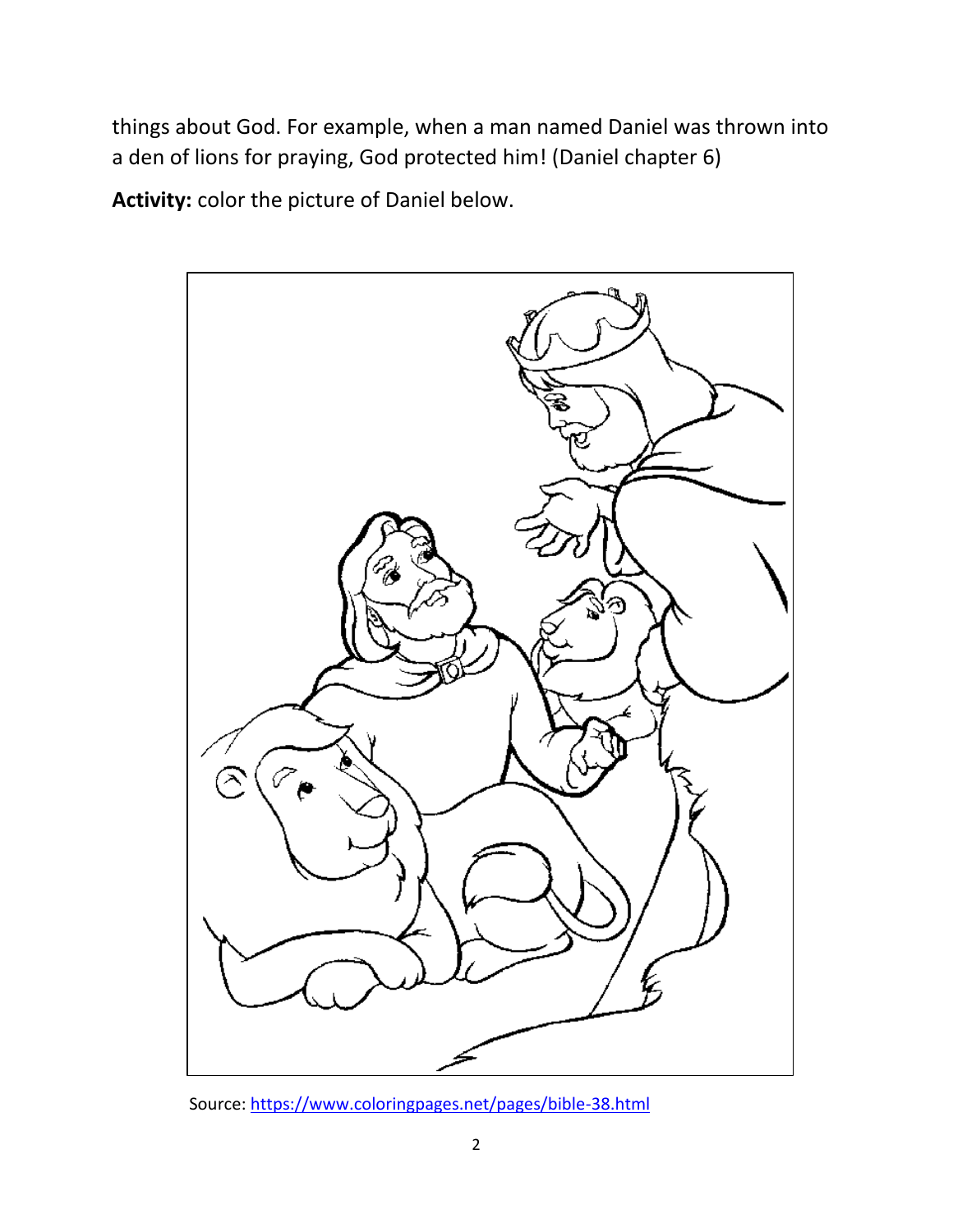The next type of book in the Bible is **Poetry**. These books often use creative "word pictures" to express ideas. Psalm 91 is a great example:

"For he will rescue you from every trap and protect you from deadly disease. He will cover you with his feathers. He will shelter you with his wings. His faithful promises are your armor and protection." Psalm 91:3-4



credit: [www.freebibleImages.org](http://www.freebibleimages.org/)

Although God does not have feathers, the image of a hen covering her chicks does a great job of describing how God loves and protects us! In the book of Psalms, the Lord is called a shepherd (Psalm 23), a strong tower (Psalm 61:3) and a shelter (Psalm 27:5). These images are used to describe how God keeps us safe.

**Activity:** draw a picture of someone or something that makes you feel safe. It can be your parents, brother, sister—anyone you would like. It could also be your home, church, school or favorite pet. Have fun!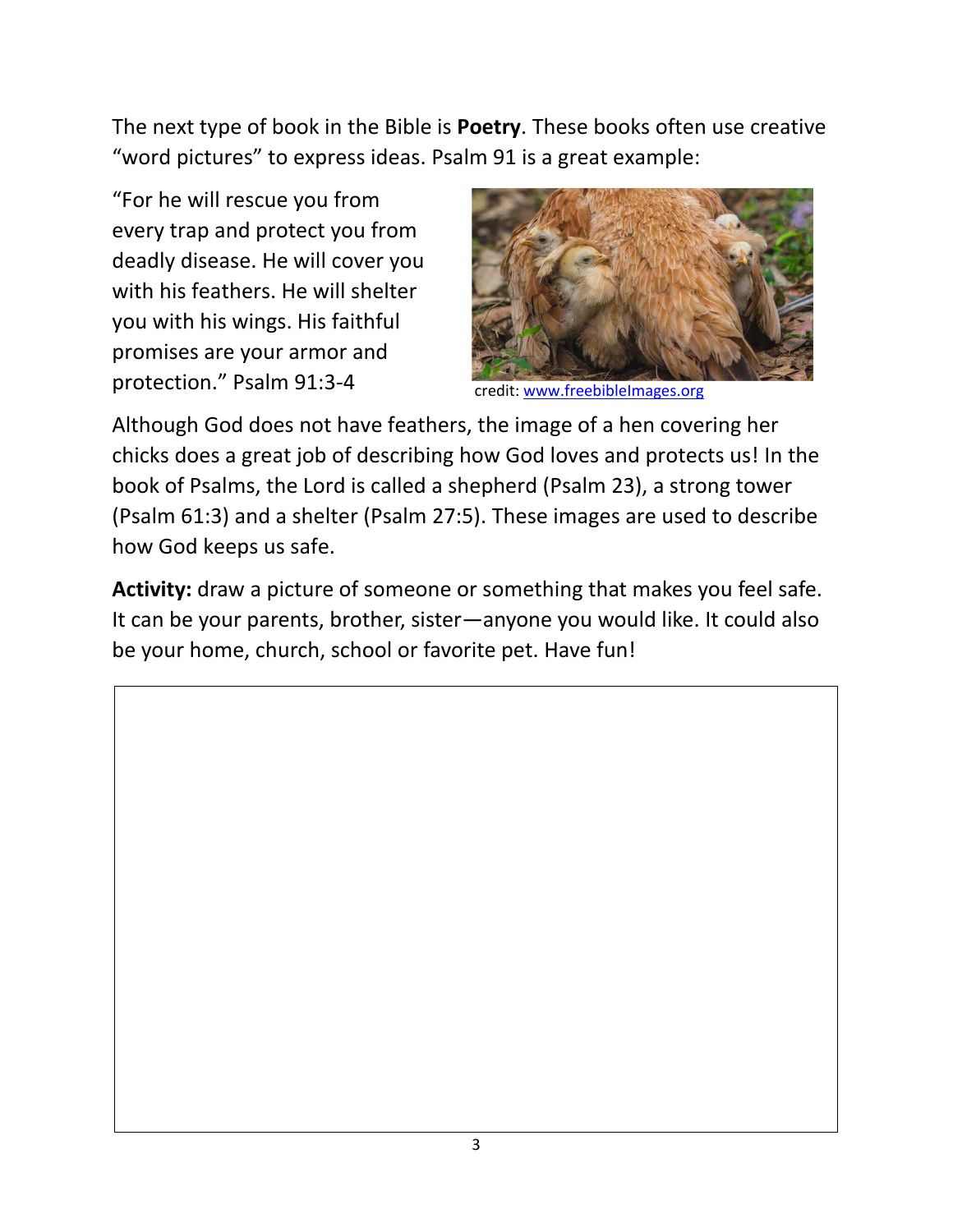The third type of book in the Bible is **Prophecy**. The prophets were people who served as God's messengers. These books often contain warnings from

God to Israel, Judah and other nations to stop sinning and predictions about the future. A lot of these books contain prophecies about Jesus. Some of these predictions have already come true while others will be fulfilled when Jesus Christ returns.



**Fun fact:** did you know that the book of Micah (chapter 5 verse 2) predicted that Jesus would be born in Bethlehem hundreds of years before it happened!

The fourth and final type of book in the Bible is **Letters**.

The Letters were written by the Apostles to encourage Christians and answer questions about Jesus, God, and Christianity. The writers of these books were inspired by God (more on this later).

These books are named after (1) the person the letter was written to (example 1 Timothy, (2) the church the letter was written to (Romans), or (3) the person who wrote the letter (James).



## **Who wrote the Bible?**

The Bible was written by 40 different people over 1,400 years on four continents yet only had one author. Can you guess who? If you said God, you're right! According to 2 Timothy 3:16, God told the people who wrote the Bible what to say: "All Scripture is God-breathed and is useful for teaching, rebuking, correcting and training in righteousness," 2 Timothy 3:16